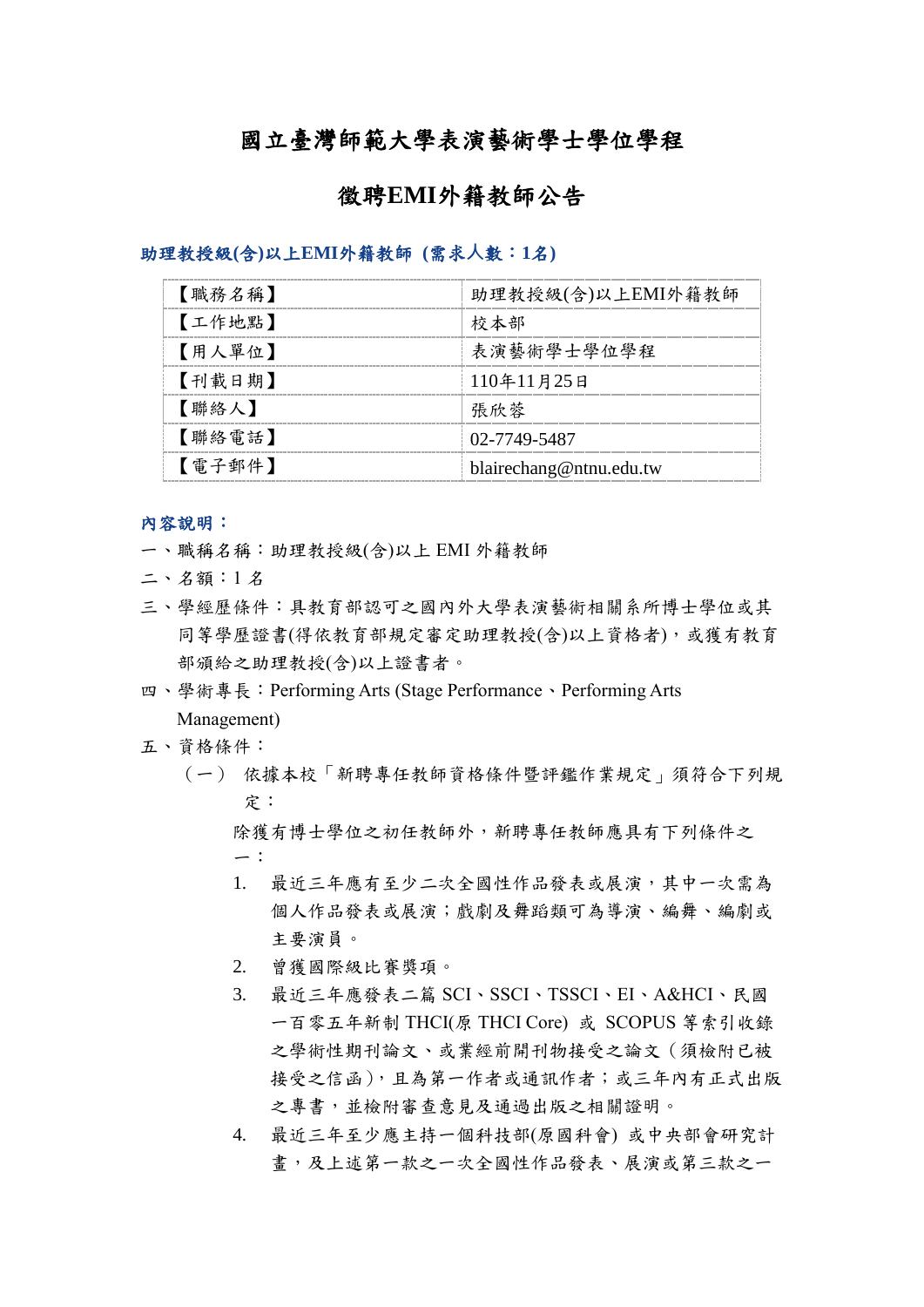篇期刊論文。

前述期刊論文及科技部(原國科會)

或中央部會研究計畫,得相互折抵。

依第一項第一、二款新聘專任教師以全國性作品發表或展演為代表著 作送本院外審者,須為近三年內之作品,且需檢附該作品或展演之詮 釋報告。

依第一項第四款資格條件新聘之專任教師,其代表作應符合同項其他 各款之一之新聘門檻規定。

- (二) 需開設全英語課程。
- 六、應繳資料(請依序排列後,裝訂成乙冊)
	- (一) 履歷表。
	- (二) 博士學位證書影本、學歷成績單影本(持國外學歷請檢附經駐外單 位驗證之國外學歷證件及成績單影本)。
	- (三) 助理教授級(含)以上證書影本(若無則免檢附)。
	- (四) 請詳可開授課程科目及教學大綱。
	- (五) 自傳。
	- (六) 曾從事過之研究計畫與重要成果大綱。
	- (七) 曾辦理表演藝術相關活動證明。
	- (八) 第五點提及之相關證明文件與資料。
	- (九) 影音資料:近三年之個人演出作品(專業錄音品質),及能充分清晰 的表現申請人個人歌唱、舞蹈、戲劇的表演影片連結(YouTube)。
	- (十) 其他有利審查資料(例如:獲獎證明、教學經驗、教材、評審、著 作、計畫成果等)。
- 七、資料繳交方式
	- (一) 繳交資料請一律紙本寄送,請註明應徵專長類別。
		- (二) 除推薦函外,彙整「應繳資料」並裝訂成乙冊,以掛號郵寄至 106 台北市和平東路一段 129-1 號綜合大樓 9 樓 國立臺灣師範大學表 演藝術學士學位學程(請註明「專任教師應聘資料-
			- ○○專長」)
	- (三) 另請將「履歷表」寄至承辦人員電子信箱。
- 八、聯絡資訊
	- (一) 寄件地址:106 台北市和平東路一段 129-1 號綜合大樓 9 樓 國立 臺灣師範大學表演藝術學士學位學程
	- (二) 本系網址:https://www.bdppa.ntnu.edu.tw/
	- (三) 聯絡人:張小姐,電話:(02)7749-5487,

電子郵件: blairechang@ntnu.edu.tw

- 九、其他注意事項
	- (一) 初審通過後以電子郵件方式通知複審面試,未達初審標準者恕不另 行通知或寄回資料,請務必自行留存;經通知面試而未到者視同放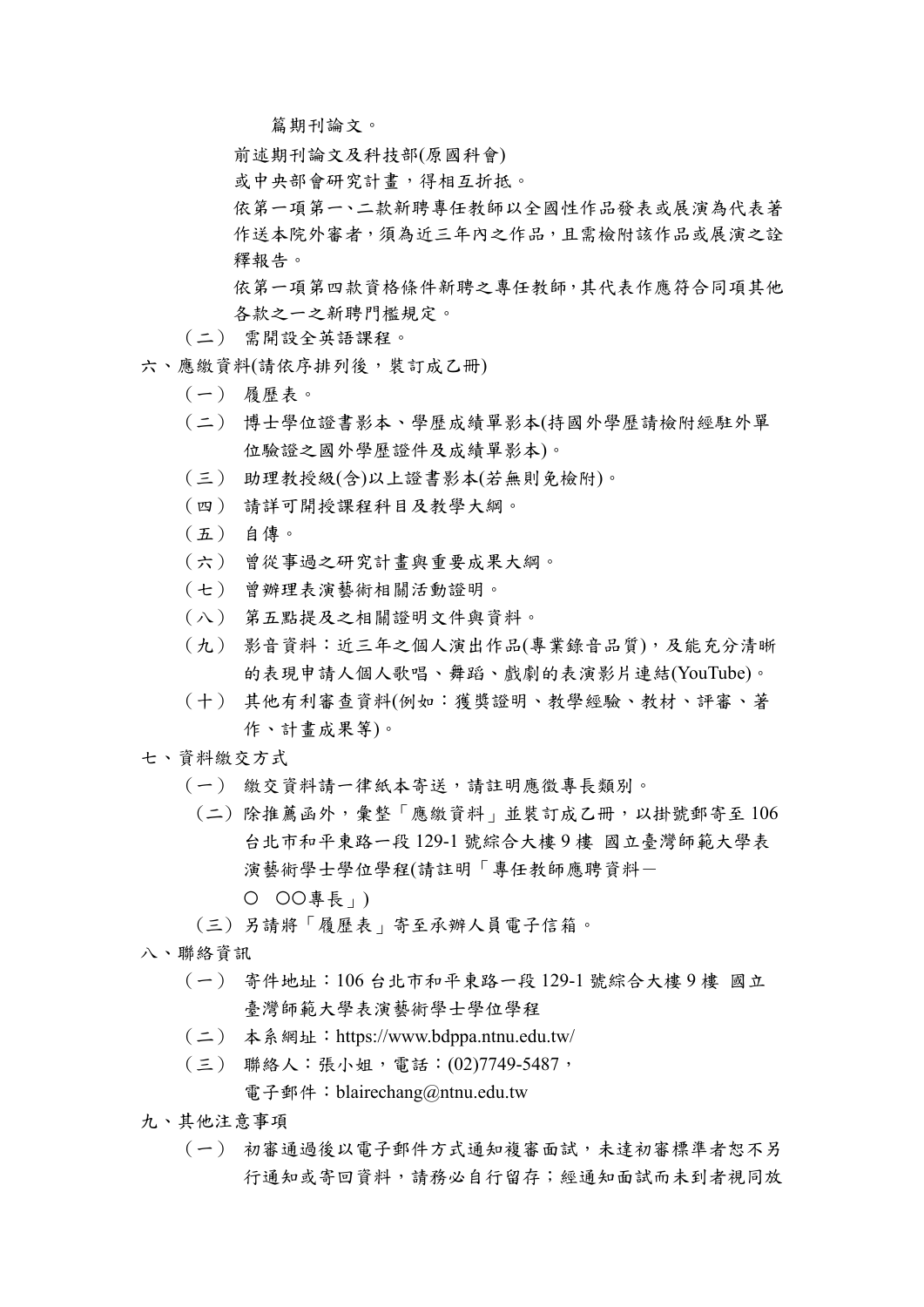棄。

- (二) 應聘教師獲聘任後,應依據本校「教師評鑑辦法」及「教師評審辦 法」辦理。
- (三) 應徵者請另至本校人事室徵才網站登入應徵資料。
- (四) 本次徵才收件截止日為 110 年 12 月 26 日。(以郵戳為憑)
- (五) 預計起聘日:111 學年度。
- (六) 相關法規下載路徑:

本校「新聘專任教師資格條件暨評鑑作業規定」:請至本校網頁> 行政組織>人事室>法令規章>教師聘任、升等、資格審查>本校新 聘專任教師資格條件暨評鑑作業規定下載。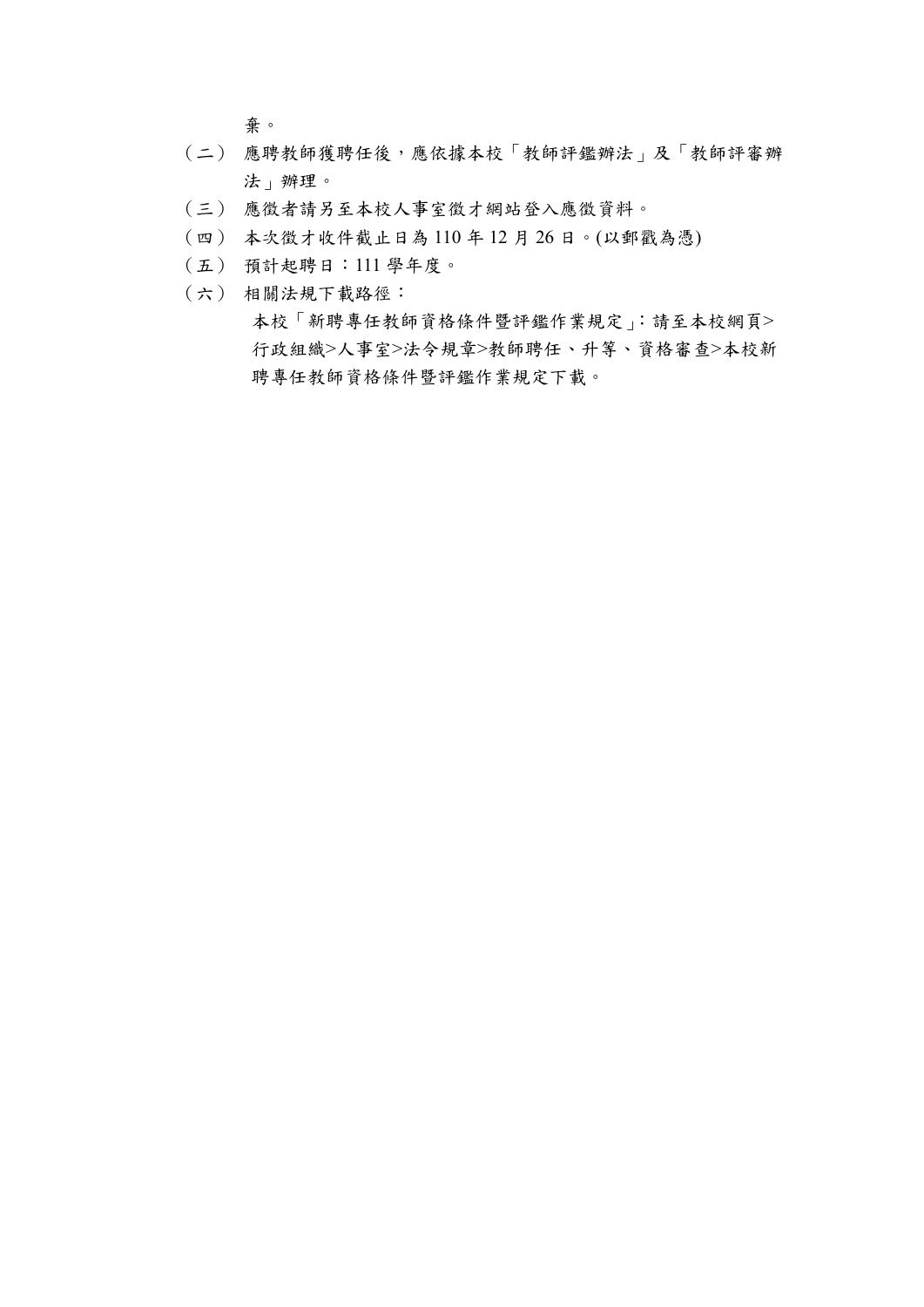# **Foreign Faculty Position Opening (English as a Medium of Instruction, EMI) at Bachelor Degree Program of Performing Arts, National Taiwan Normal University**

| <b>[Job Title]</b>         | Full-time Assistant Professor and above,   |
|----------------------------|--------------------------------------------|
|                            | foreign faculty (EMI)                      |
| <b>(Job Location)</b>      | National Taiwan Normal University, Taipei  |
|                            | City (Main Campus)                         |
| <b>Employing Body</b>      | Bachelor Degree Program of Performing Arts |
| <b>[Announcement Date]</b> | November 25, 2021                          |
| <b>[Contact Person]</b>    | Ms. Chang, Hsin-Jung                       |
| <b>[Phone]</b>             | 02-7749-5487                               |
| <b>Email</b>               | blairechang@ntnu.edu.tw                    |

### **Description:**

**1. Job Title**: Full-time Assistant Professor and above, foreign faculty (English as a Medium of Instruction, EMI).

#### **2. Job Vacancy**: One.

**3. Education and Experience**: Applicants should hold a Ph.D. degree, or equivalent education level, or Academic Teaching Rank Accreditation Certificate Assistant Professor and above from Ministry of Education. Specialize in the related fields of Performing Arts.

**4. Areas of Specialization**: Performing Arts (Stage Performance, Performing Arts Management).

#### **5. Qualifications**:

(1) According to school's regulation, except for those who have the entry-level university teaching job with Ph.D. degree, applicants should meet ONE of the following criteria:

(A) Have at least two nationwide work presentations / performances (with one singleperson work presentation / performance) in the past three years; Directing, chorography, playwriting, or leading actor for Drama and Dance specialization.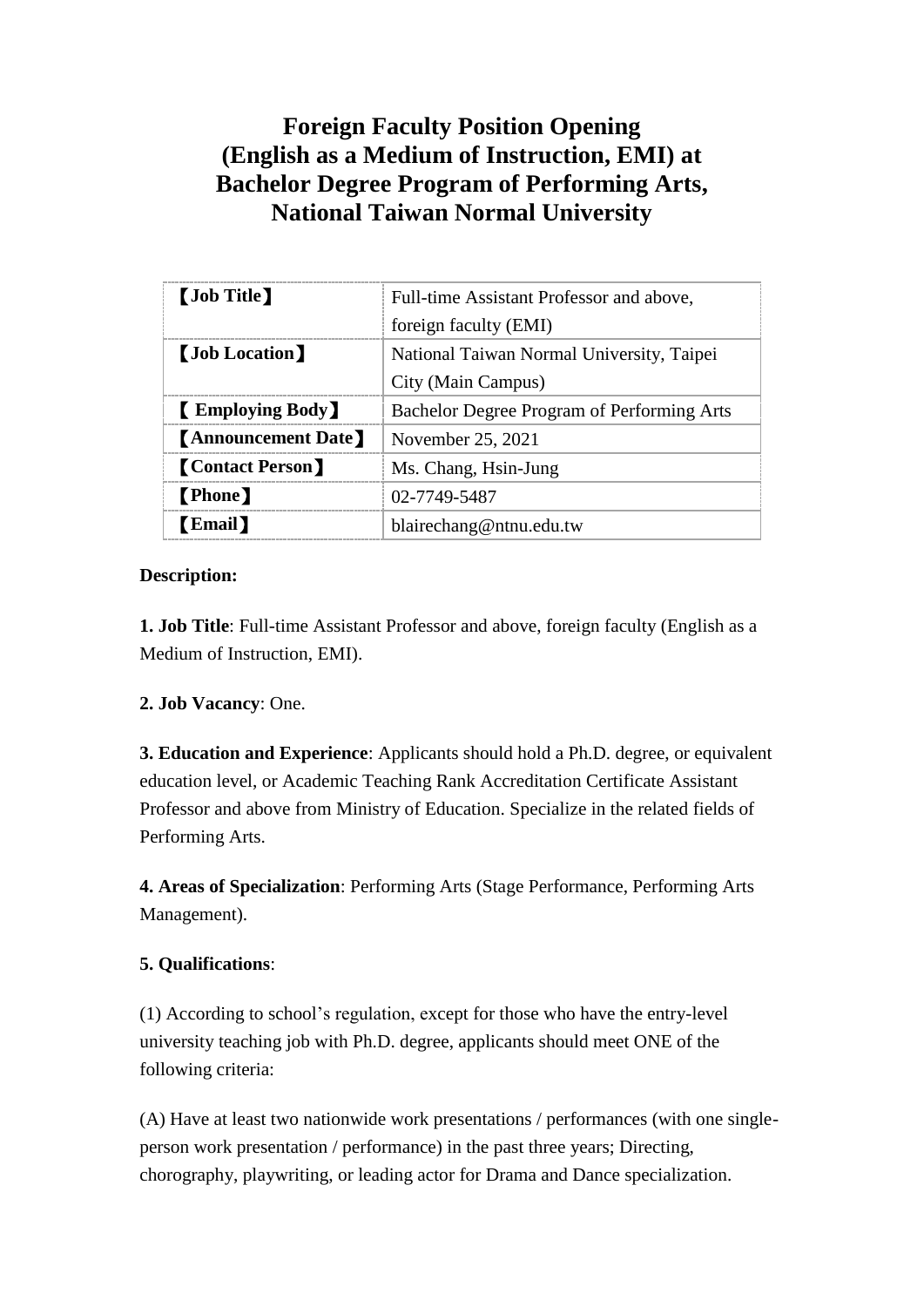(B) Have won international competition awards.

(C) Have published two articles in the journals indexed in SCI, SSCI, TSSCI, EI, A&HCI, THCI, or SCOPUS with first or corresponding authorship in the past three years; Or have published an academic book with review comments and proof of publication in the past three years.

(D) Have received grants for one research project from the Ministry of Science and Technology in Taiwan (or the other central ministries) in the past three years (as the principal investigator).

Previous-mentioned journal articles and research projects funded by Ministry of Science and Technology are exchangeable.

Candidate who choose (A) or (B), selected by the department search committee will be asked to provide a scholarly writing (or thesis) for the interpretation of the performance in the past three years.

(2) Offer EMI courses.

### **6. To apply, please prepare:**

(1) Resume

(2) Photocopy of Ph.D. degree diploma and a transcript. (If the degree was granted by a university outside of R.O.C., both documents should be verified by the R.O.C. embassies, consulates, or missions abroad).

(3) Photocopy of academic teaching rank accreditation certificate assistant professor and above (if applicable).

(4) List of course offering and course syllabus.

(5) Autobiography.

(6) List of the research projects and contributions.

(7) Proofs of holding the related events of performing arts.

(8) The proofs of the related documents mentioned in the autobiography.

(9) Audiovisual materials: The YouTube link of the applicant's acting works with professional recording quality of singing, dancing, and drama in the past three years.

(10) Any documents that can provide additional information about the applicant's background and qualification is welcomed, such as awards, teaching experiences, teaching materials, judge serving, publications, and project results.

## **7. Materials Delivery**: